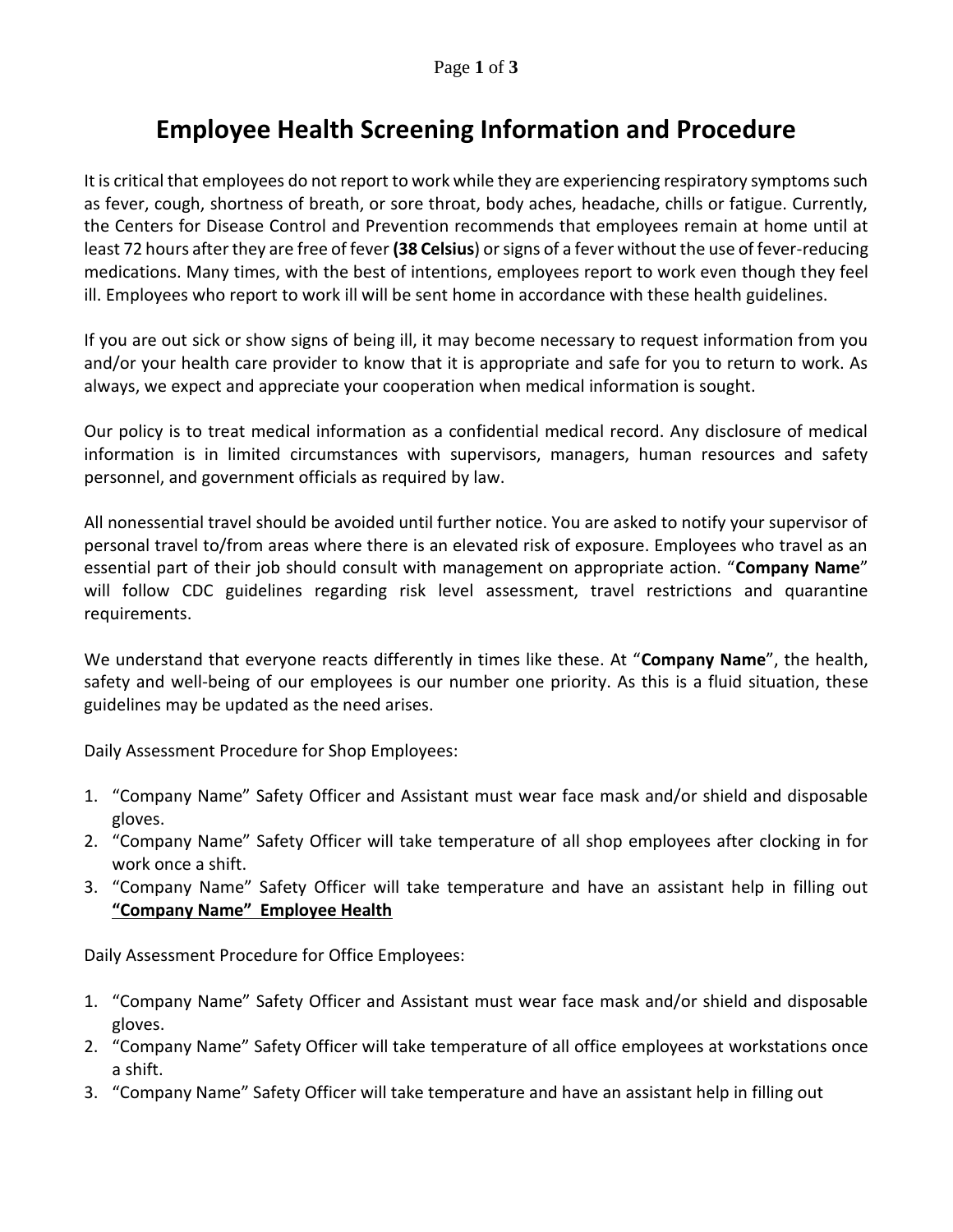## **"Company Name" Employee Health Screening Questionnaire**.

If the answer is "Yes" to any of questions  $1 - 5$  of the Questionnaire, or if you consent to having your temperature taken and your temperature exceeds **(38 Celsius**), access to our facility will be denied, and employee certifies that he or she will (1) seek immediately a medical diagnosis from a qualified healthcare provider; (2) inform the Company immediately of such diagnosis; and (3) provide any documentation of such treatment and diagnosis (and any continuing treatment and diagnosis of COVID-19 symptoms) to Company.

All copies of "Company Name" Employee Health Screening Questionnaire will be stored in accordance with all applicable privacy laws.

## **Employee Health Screening Questionnaire**

To prevent the spread of COVID-19, we are conducting a simple screening questionnaire for all employees. Your participation is important to help us take precautionary measures to protect you and everyone in our facility. You may refuse to participate, but your refusal may be grounds for disciplinary action up to and including termination. Thank you for your time.

1. Have you had close contact with or cared for someone diagnosed with COVID-19 within the last 14 days?

YES NO

2. Have you returned from any of the countries, cities, or states listed on the CDC Travel Watch List (https://wwwnc.cdc.gov/travel) within the last 14 days?

YES \_\_\_\_\_\_\_\_\_ NO \_\_\_\_\_\_\_\_\_

3. Have you been in close contact with anyone who has traveled within the last 14 days to one of the countries, cities, or states listed on the CDC Travel Watch List (https://wwwnc.cdc.gov/travel)?

YES NO

4. Have you experienced any cold or flu-like symptoms in the last 14 days (to include fever, cough, sore throat, respiratory illness, loss of smell or taste, and/or difficulty breathing)?

YES NO

5. Do you consent to having your temperature taken? YES or NO (please circle one)

Temperature Reading:

Date Temperature Taken: example and the Temperature Taken:  $\Box$